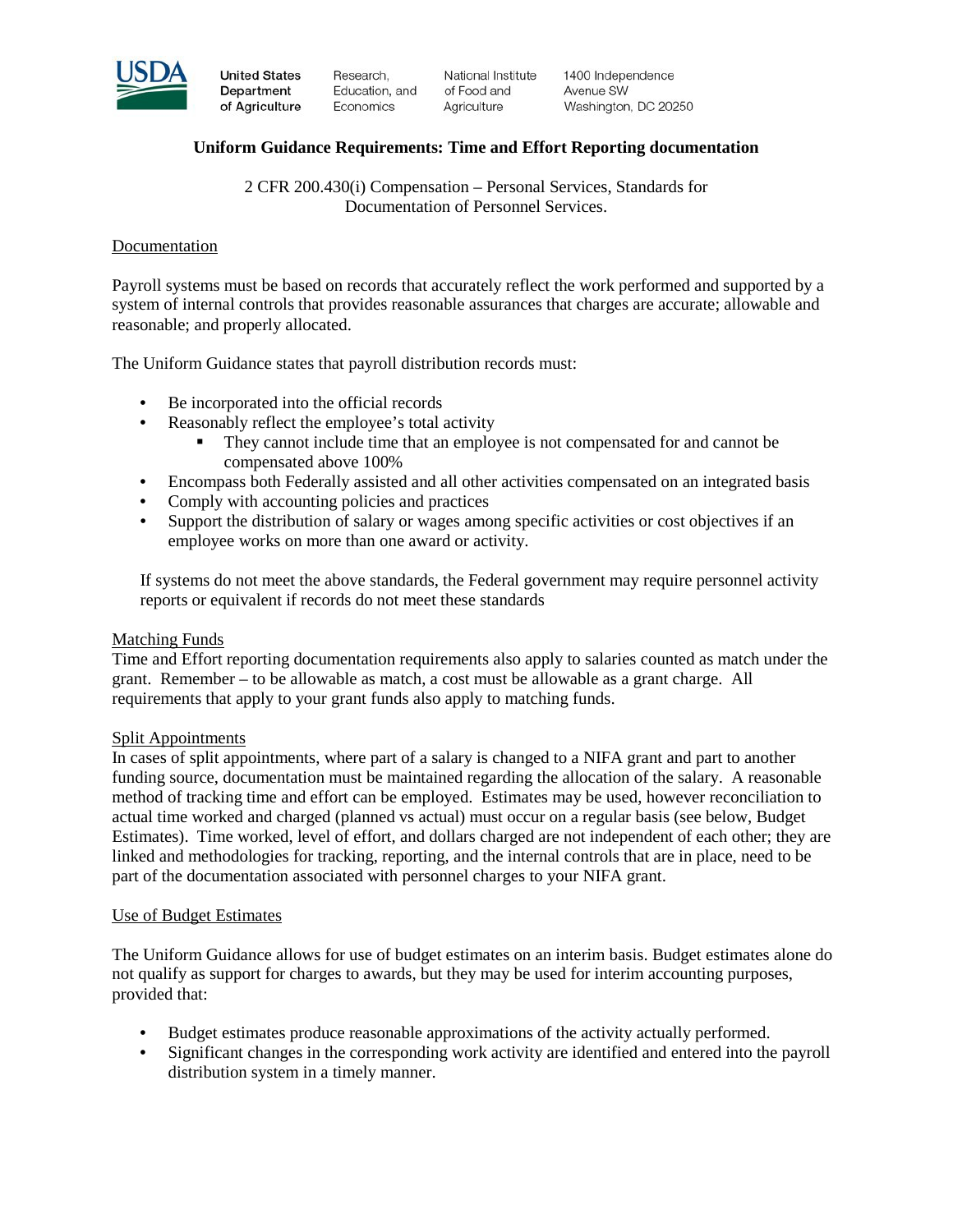• The internal control system has processes to review the interim charges after the fact and make any needed adjustments.

When using budget estimates on an interim basis, grantees must reconcile estimates against actual time or effort on a regular basis to ensure that estimates conform to actual staff activity. Grantees must make adjustments in the payroll distribution to align with actual time. A "regular basis" may be based on frequency of payroll (bi-weekly, monthly); frequency of supervisor review and approval of time; or any other method that is reasonable and consistent with the Uniform Guidance and the institution's internal policies and procedures.

# **Time and Effort Reporting FAQ**

1. If an Educational Institution uses "level of effort" reporting, consistent with our Institution policies and procedures, as opposed to formal time sheets, is that sufficient to meet documentation standards? Note: Our Single Audit auditors are accepting level of effort reporting systems as sufficient

Answer: The UG states compensation **must** be based on actual hours worked, therefore in an audit or monitoring review, we will be asking for documentation that supports the T&E recorded into your Institution's accounting/T&E reporting systems. Documentation must be in a format that sufficiently provides reasonable assurance that charges to federal grants/programs are accurate, allowable and **properly allocated**. The burden of proof lies with the grantee. NIFA recommends that grantees review the existing policies, and determine whether they adequately ensure grants are properly charged, especially with split appointments.

2. Does the new Uniform Guidance requirements mean that I have to change my time and effort reporting system?

Answer: The Uniform Guidance does not require any grantee to change their current system for time and effort reporting, meaning, if your current system met the old Cost Principles standards, there is no requirement to change it. The UG's greatest impact relates to your Institution's system of internal controls over the payroll costs that are charged against NIFA awards. The Uniform Guidance Section 200.430 states: "Charges to Federal awards for salaries and wages must be based on records that accurately reflect the work performed. These records must be supported by a system of internal control which provides reasonable assurance that the changes are accurate, allowable, and properly allocated." NIFA knows that each grantee's system is unique; therefore, what may be adequate for one institution, may not be adequate at another, depending on each institution's system of internal controls. . In an audit/review situation, NIFA requests documentation to support payroll costs. The supporting documents are assessed in conjunction with your system of internal controls (such as a regular review/certification process), to determine whether we can reasonably conclude the charges are accurate, allowable, and properly allocated. Grantees have the flexibility to design internal controls for payroll distribution in a manner that is consistent with how their organization is structured, their use of technology, and other considerations, as long as the end result is achieved: ensuring payroll changes are accurate, allowable, and property allocated.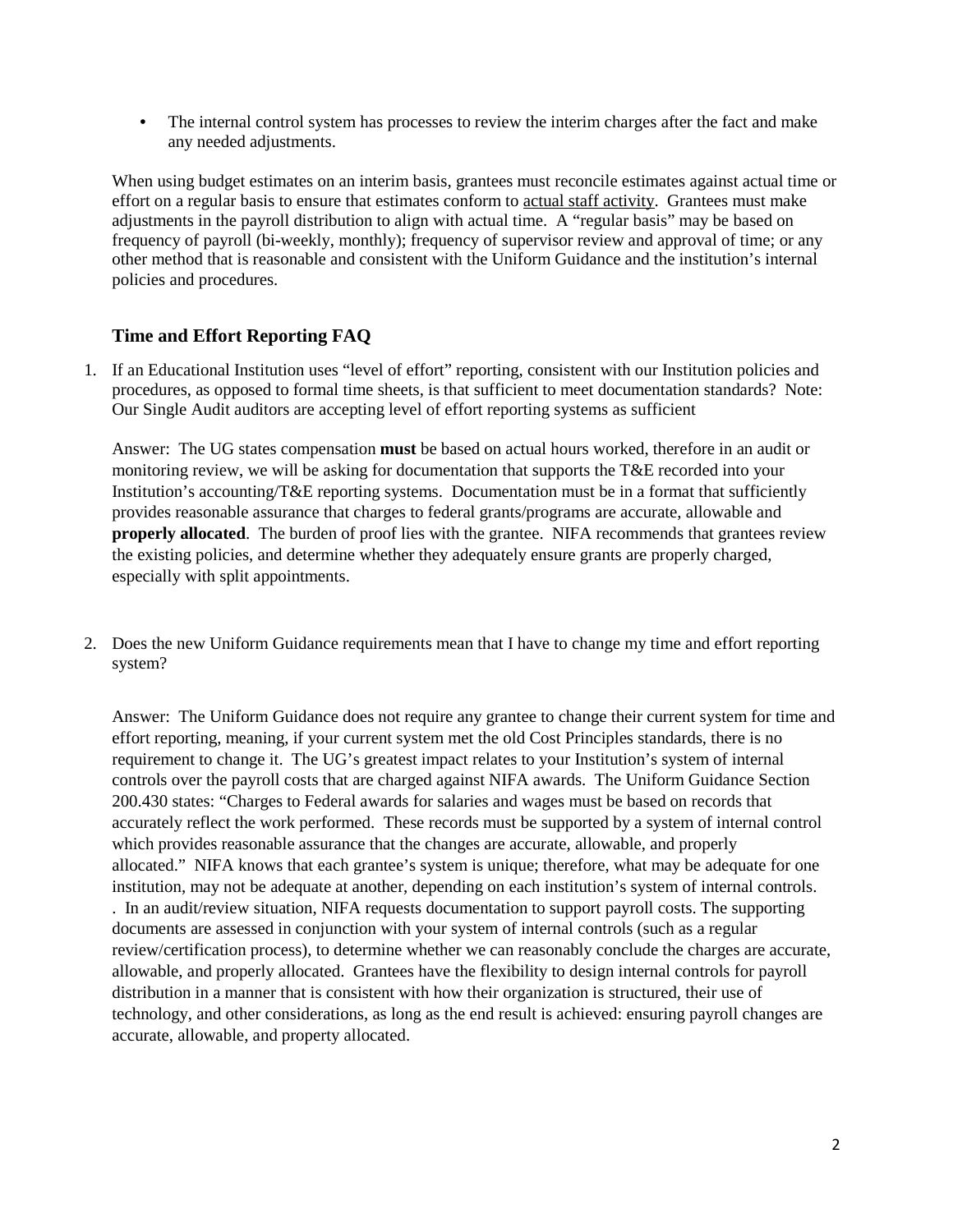## 3. Are estimates sufficient?

Answer: The Uniform Guidance allows for their use on an interim basis. Budget estimates alone do not qualify as support for charges to awards, but they may be used for interim accounting purposes, provided that:

- Budget estimates produce reasonable approximations of the activity actually performed.<br>• Significant changes in the corresponding work activity are identified and entered into the
- Significant changes in the corresponding work activity are identified and entered into the payroll distribution system in a timely manner.
- The internal control system has processes to review the interim charges after the fact and make any needed adjustments

When using budget estimates on an interim basis, grantees must regularly reconcile estimates to ensure that they conform to actual staff activity. Grantees must make adjustments in the payroll distribution to align with actual time usage. Note that the frequency of reconciliation may be bi-weekly, monthly, or even quarterly, so long as it is a part of an adequate internal control system at the institution. NIFA does not envision a situation where reconciliation less frequently than quarterly would be sufficient under the internal controls standards in the Uniform Guidance. While one institution may have a quarterly reconciliation as part of the internal control process and it is found allowable, another institution with a quarterly reconciliation may be cited because their internal control system is not found adequate. Therefore, each situation is unique and will be reviewed on an individual basis.

4. What is sufficient documentation for a split appointment?

A split appointment is where an individual is performing work in support of the grant but also for other non-grant related projects. For example, an individual may be a split appointment where they teach classes for the institution, work on a NIFA research capacity award, and work on a grant award where they were the recipient. The institution estimates that 30% of time is spent teaching; 45% of time is on research for NIFA award, and 25% is spent on personal grant award. Of the individual's \$100,000 salary, they anticipate charging \$45,000 to the grant – based on the estimated time – and for the first month charge that proportional amount. On a monthly basis, the faculty member tracks the hours spent on the award and his supervisor reviews and approves. The actual time work is 10 hours per week – or 25% of time. Therefore, the grant charges from the first four weeks must be adjusted to reflect the 10 hours actually worked. Note that the frequency of reconciliation may be bi-weekly, monthly, or even quarterly, so long as it is a part of an adequate internal control system at the institution. NIFA does not envision a situation where reconciliation less frequently than quarterly would be sufficient under the internal controls standards in the Uniform Guidance. While one institution may have a quarterly reconciliation as part of the internal control process and it is found allowable, another institution with a quarterly reconciliation may be cited because their internal control system is not found adequate. Therefore, each situation is unique and will be reviewed on an individual basis.

5. Do personnel costs used as matching funds need to follow the same time and effort reporting requirements as grant funds?

Yes. Grantees must maintain documentation supporting the personnel costs counted as match in the same manner it would for personnel costs charged to the grant.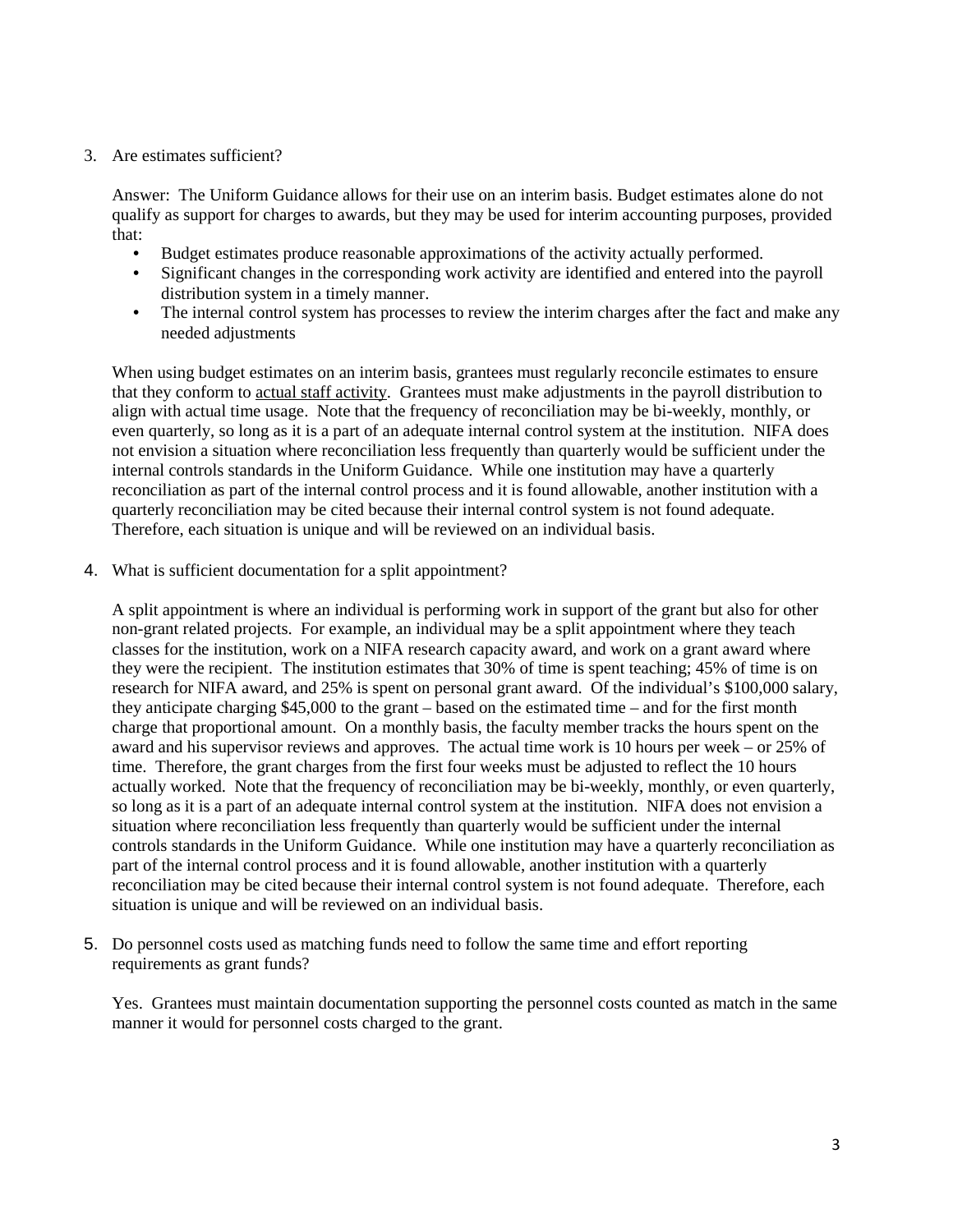6. Can you give me an example of documentation, other than time sheets, that would satisfy the internal control standards?

Yes. Below is an example of documentation that sufficiently satisfies the requirements of the Uniform Guidance. It identifies the grant by project code, the time period, the funding sources and % of time allocated (by funding source), what was accomplished and the impact. It is signed by the employee and two supervisors. This documentation provides a strong internal control by tracking time against funding sources and summarizing accomplishments and impacts as support of time worked. It is also validated by two supervisors through signature.

EXAMPLE ON NEXT PAGE